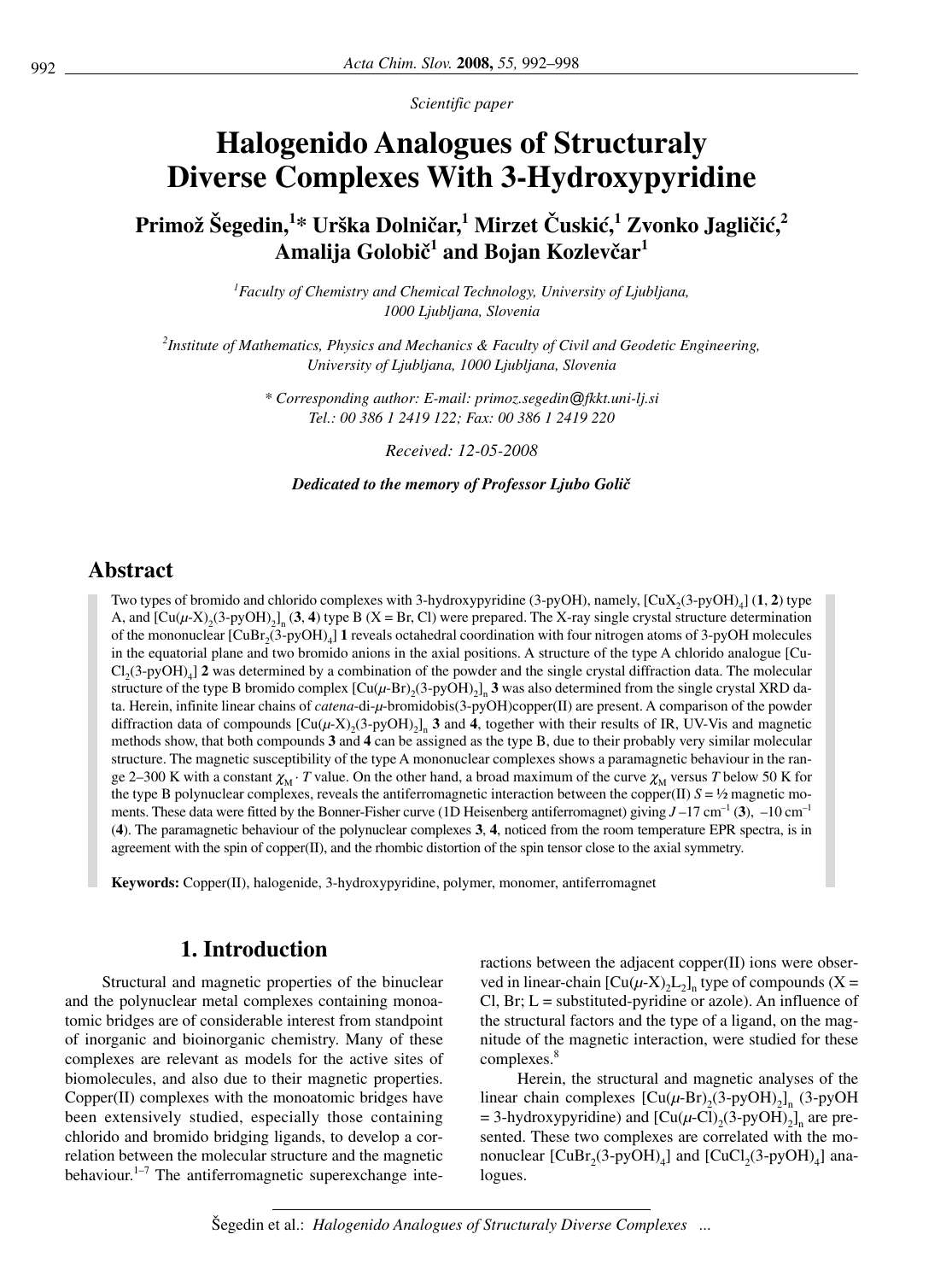## **2. Experimental**

#### **2. 1. Materials and Synthesis**

All reagents were obtained commercially and were used without further purification.

#### $[CuBr_{2}(3-pyOH)_{4}]$  **1**

3-pyOH (1.15 g, 12 mmol) was dissolved in a mixture of acetonitrile, absolute ethanol  $(7 + 5$  mL), and Cu-Br<sub>2</sub> (0.34 g, 1.5 mmol) was added. Diethyl ether (20 mL) was added to the obtained solution, and left at room temperature for 24 h. Blue crystals of **1** were filtered off and dried over KOH for 24 h. Average yield 75%. Anal. calcd for  $C_{20}H_{20}Br_2CuN_4O_4$ : C 39.9, H 3.35, N 9.31, Cu 10.6, Br 26.7. Found: C 39.8, H 3.40, N 9.26, Cu 10.5, Br 26.4. IR <sup>ν</sup> 3130s, 1620w, 1596s, 1582vs, 1482w, 1471m, 1440vs, 1350w, 1290s, 1272vs, 1238m cm<sup>-1</sup>. UV/Vis  $\lambda_{\text{max}}$ 250sh, 310, 380sh, 590 nm. EPR *g*|| 2.160(5), *g*<sup>⊥</sup> 2.078(5).

 $[CuCl<sub>2</sub>(3-pyOH)<sub>4</sub>]$  2

3-pyOH (0.76 g, 8.0 mmol) was dissolved in 5 mL of absolute ethanol. This solution was added dropwise during stirring to the solution of CuCl<sub>2</sub> · 2H<sub>2</sub>O (0.17 g, 1.0) mmol) in 5 mL of acidified water (one drop of formic acid). A small amount of a solid residue was filtered off after 15 min. The filtrate was left at  $6^{\circ}$ C for four days, when dark blue crystals of **2** were filtered off. They were dried on air for 15 min and over KOH for 24 h. Average yield 53%. Anal. calcd for  $C_{20}H_{20}Cl_2CuN_4O_4$ : C 46.7, H 3.92, N 10.9, Cu 12.4, Cl 13.8. Found: C 47.2, H 4.03, N 11.0, Cu 12.2, Cl 13.8. IR <sup>ν</sup> 3100vs, 1620m, 1598m, 1580vs, 1482s, 1446s, 1362m, 1292vs, 1280s, 1242m cm–1. UV/Vis λmax 250sh, 300, 380sh, 590 nm. EPR *g*<sup>1</sup> 2.169(5),  $g_2$  2.107(5),  $g_3$  2.064(5).

#### $[Cu(\mu-Br)_{2}(3-pyOH)_{2}]_{n}$  **3**

3-pyOH (0.30 g, 3.2 mmol) was dissolved in a mixture of acetonitrile, absolute ethanol  $(3 + 2$  mL), and the obtained solution was added to the solution of  $CuBr<sub>2</sub> (0.34)$ g, 1.5 mmol) in acetonitrile (15 mL). The final solution was left at 6 °C for a day. Green crystals of **3** were filtered off, dried on air for 15 min and over KOH for 24 h. Average yield 79%. Anal. calcd for  $C_{10}H_{10}Br_2CuN_2O_2$ : C 29.0, H 2.44, N 6.77, Cu 15.4, Br 38.6. Found: C 29.2, H 2.41, N 6.59, Cu 15.3, Br 39.2. IR <sup>ν</sup> 3310s, 1620w, 1586vs, 1484s,

1464m, 1355w, 1288s, 1273m, 1209m cm<sup>-1</sup>. UV/Vis  $\lambda_{\text{max}}$ 235sh, 300, 370, 460sh, 645 nm. EPR  $g_{av}$  2.104(5).

#### $[Cu(\mu$ -Cl)<sub>2</sub>(3-pyOH)<sub>2</sub>]<sub>n</sub> 4

3-pyOH (0.38 g, 4.0 mmol) was dissolved in methanol (45 mL) and CuCl<sub>2</sub>  $\cdot$  2H<sub>2</sub>O (0.34 g, 2.0 mmol) was added. The obtained suspension was heated till boiling and then filtered. The filtrate was slowly cooled down to the room temperature and then left at  $6^{\circ}$ C for a day. The green-blue crystals of **4** were filtered off, dried on air for 15 min and over KOH for 24 h. Average yield 65%. Anal. calcd for  $C_{10}H_{10}Cl_2CuN_2O_2$ : C 37.0, H 3.10, N 8.63; Cu 19.6, Cl 21.8. Found: C 37.1, H 3.23, N 8.53 Cu 19.4 Cl 22.0. IR <sup>ν</sup> 3295vs, 1619m, 1587vs, 1483s, 1462m, 1357w, 1290s, 1278m, 1213s cm<sup>-1</sup>. UV/Vis  $\lambda_{\text{max}}$  250sh, 300, 400sh, 640 nm. EPR  $g_1$  2.226(5),  $g_2$  2.086(5),  $g_3$ 2.059(5).

#### **2. 2. Physical Measurements**

C,H,N analyses were performed with a Perkin-Elmer 2400 CHN Elemental Analyzer. Metal analysis was carried out electrogravimetrically with Pt electrodes, while halogenido analysis with potentiometric titration using  $AgNO<sub>3</sub>$ . Vibrational spectra of the KBr pellets were recorded on a Perkin-Elmer 1720-X FT-IR spectrometer. Electronic spectra were recorded as nujol mulls with a Perkin-Elmer Lambda 19 UV/Vis/NIR spectrometer. X-band powder EPR spectra were recorded at room temperature on a Bruker ESP-300 electron spin resonance spectrometer. The *g* values were calculated by the equation  $E = hv =$  $g\beta_e B$ . The magnetic susceptibility data between 2 and 300 K of powdered samples were obtained with a Quantum Design SQUID magnetometer in *H* 1000 Oe. They were corrected for the sample holder and the diamagnetic response of the compounds estimated from the Pascal's constants.<sup>10</sup> Powder XRD data were obtained with a PANalytical X'Pert PRO MPD diffractometer for **1** and **3** and with an Enraf Nonius Guinier camera for **2** and **4**, both with Cu  $K_{\alpha}$  radiation.

#### **2. 2. The Molecular Structure Determination**

The single crystal diffraction data of compounds **1** and **3** were collected with a Nonius Kappa CCD diffracto-

**Table 1:** *d*-spacings ( $\AA$ ) with their relative intensities  $III_0$  in parentheses for the powder XRD data of  $1-4$ .

|                  | 8.05 | 7.80                        |          | 6.10          | 5.97                        | 5.61      | 4.64                          | 4.16 | 4.06 | 4.01                        | 3.90 | 3.71 |
|------------------|------|-----------------------------|----------|---------------|-----------------------------|-----------|-------------------------------|------|------|-----------------------------|------|------|
|                  | 10   | $\mathcal{D}_{\mathcal{L}}$ |          |               | <1                          | 2         | 3                             | 5    | 3    | $\mathcal{D}_{\mathcal{L}}$ | 3    |      |
|                  | 8.03 | 7.77                        | 6.48     | 6.05          |                             | 5.92 5.56 | 4.61                          | 4.12 |      | 3.97                        | 3.84 | 3.65 |
|                  | 10   |                             |          | $\mathcal{L}$ |                             | 9         | 7                             | 4    |      |                             |      |      |
|                  | 9.01 | 7.76                        | 6.22     | 4.92          | 4.30                        | 4.18      | 3.99                          | 3.92 | 3.88 | 3.83                        | 3.50 | 3.35 |
|                  |      | 10                          | $\leq$ 1 | $2^{1}$       | $\mathcal{D}_{\mathcal{L}}$ |           | $\mathfrak{D}_{\mathfrak{p}}$ | <1   |      | <1                          | 4    |      |
| $\boldsymbol{4}$ | 8.66 | 8.01                        | 6.23     | 4.87          |                             |           | 3.99                          | 3.91 | 3.75 | 3.68                        | 3.54 | 3.45 |
|                  |      | 10                          |          |               |                             |           | 4                             |      | 8    | 9                           | 4    |      |
|                  |      |                             |          |               |                             |           |                               |      |      |                             |      |      |

[egedin et al.: *Halogenido Analogues of Structuraly Diverse Complexes ...*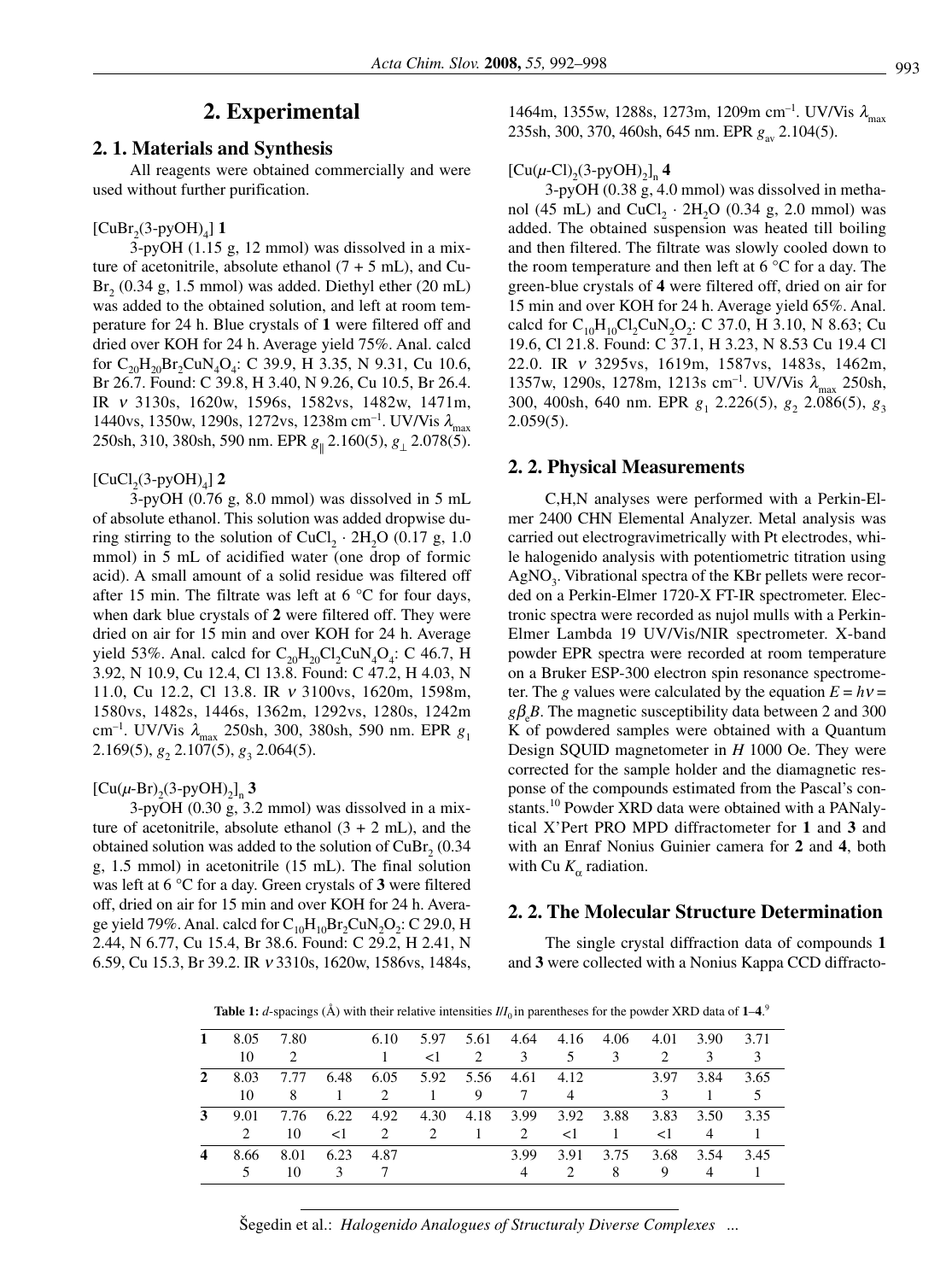meter using a graphite monochromated Mo  $K_{\alpha}$  radiation. They were processed using the DENZO-SMN program.<sup>11</sup> Both structures were solved by direct methods using SIR97.<sup>12</sup> The position of the hydroxy H3 atom in **3** was placed on the line between O3 and Br (O3–H3 =  $0.96 \text{ Å}$ ), while the positions of all the other hydrogen atoms in **1** and **3** were obtained from the difference Fourier map. Full-matrix least-squares refinement on *F* magnitudes was employed with the anisotropic displacement factors for all non-hydrogen atoms using Xtal3.6.13 The parameters of hydrogen atoms were not refined. 1065 and 2139 reflections ("less than" reflections  $F_c > F_o$ ) with 79 and 141 parameters were used in the final cycle of the refinement for **1** and **3**, respectively. The resulting crystal data and details concerning data collection and refinement for **1** and **3** are quoted in Table 2.

The molecular structure of compound **2** was determined differently as for **1** and **3**, by using a combination of the single crystal and the powder diffraction data. The single crystal data for **2** were collected and processed as described for **1** and **3**. However, three attempts with crystals from different samples, that all resulted in the same chemically reasonable structural model, were unfortunately not refined successfully  $(R > 0.10$ , a large and chemically unreasonable residual maximum in the difference Fourier map). Therefore, the powder diffraction data on PANalytical X'Pert powder diffractometer in 5–100° 2Θ range were collected. The Rietveld refinement (using TOPAS program $)^{14}$  of the questionable "single" crystal structural model was successful. 6 background parameters, the scale factor, the zero error parameter, and three parameters describing the crystallite size (one for the strain and two for the preferred orientation of crystallites) were refined. During the refinement of 53 structural parameters (3 cell parameters, 46 coordinates and 4 isotropic

**Table 2.** Relevant crystal data and data collection summary for **1** and **3**.

| Compound                                 | 1                              | 3                              |
|------------------------------------------|--------------------------------|--------------------------------|
| Formula                                  | $C_{20}H_{20}Br_2CuN_4O_4$     | $C_{10}H_{10}Br_2CuN_2O_2$     |
| Formula relative weight                  | 603.75                         | 413.55                         |
| Crystal system                           | orthorhombic                   | monoclinic                     |
| Space group                              | Pcca                           | $P2_1/n$ (no.14)               |
| $a(\AA)$                                 | 16.2067(3)                     | 4.0475(2)                      |
| b(A)                                     | 7.7849(1)                      | 18.0007(8)                     |
| c(A)                                     | 18.5079(3)                     | 8.7799(4)                      |
| $\beta$ (°)                              | 90                             | 101.778(2)                     |
| $V({\rm \AA}^3)$                         | 2335.10(6)                     | 626.22(5)                      |
| Z                                        | 4                              | 2                              |
| $D_{x}$ (g/cm <sup>3</sup> )             | 1.717                          | 2.193                          |
| $\mu$ (mm <sup>-1</sup> )                | 4.391                          | 8.114                          |
| T(K)                                     | 293                            | 293                            |
| Crystal colour                           | blue                           | green                          |
| Crystal shape                            | prism                          | needle                         |
| Crystal size (mm)                        | $0.25 \times 0.20 \times 0.15$ | $0.30 \times 0.08 \times 0.01$ |
| $\Theta$ max $($ <sup>o</sup> $)$        | 26.0                           | 25.3                           |
| $R_{\rm int}$                            | 0.033                          | 0.061                          |
| Threshold                                | $F^2 > 2.0 \sigma(F^2)$        | $F^2 > 2.0 \sigma(F^2)$        |
| Total (integrated) data                  | 31238                          | 7346                           |
| Independent data                         | 2269                           | 1132                           |
| Observed data                            | 1937                           | 967                            |
| Contributing data                        | 2139                           | 1065                           |
| Refined parameters                       | 141                            | 79                             |
| R                                        | 0.038                          | 0.065                          |
| $R_{w}$                                  | 0.027                          | 0.051                          |
| $\Delta\rho_{\text{min,max}}(e\AA^{-3})$ | $-0.514, 0.671$                | $-1.528$ , 1.423*              |

 $R = \Sigma(||F_o|-|F_c||)\Sigma|F_o|$ ;  $Rw = \Sigma(w(|F_o|-|F_c|))/\Sigma(w|F_o|)$ ; \* satelite peaks of Br



**Figure 1.** The powder XRD difrractogram of compound **2** (°) with the calculated data (solid line). A difference between both data is shown as the lower solid line. Vertical bars below denote the positions of reflections.

<sup>[</sup>egedin et al.: *Halogenido Analogues of Structuraly Diverse Complexes ...*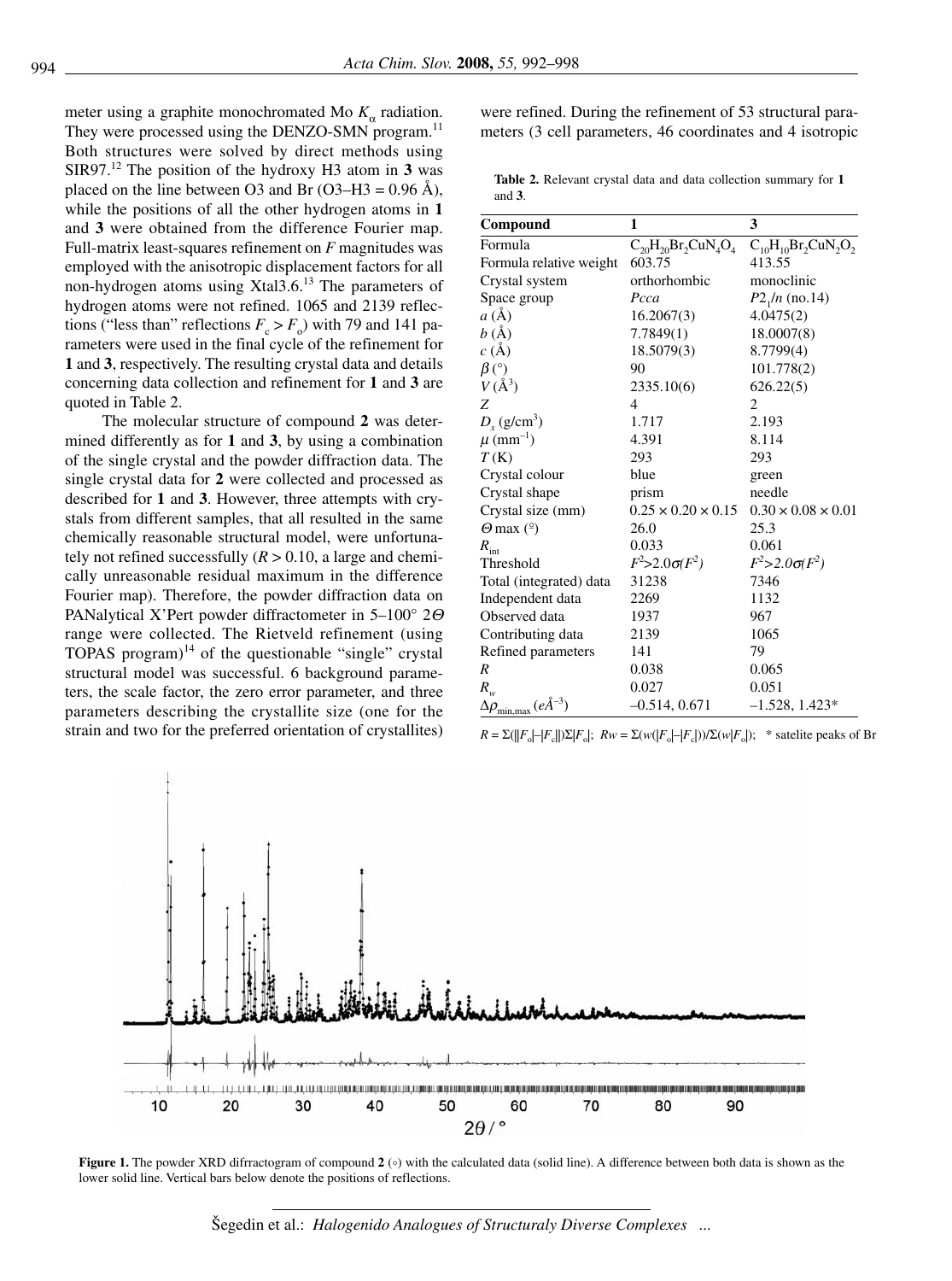**Table 3.** Relevant crystal data and data collection summary for **2**.

| Compound                         | $\overline{2}$             |
|----------------------------------|----------------------------|
| Formula                          | $C_{20}H_{20}Cl_2CuN_4O_4$ |
| Formula relative weight          | 514.86                     |
| Crystal system                   | orthorhombic               |
| Space group                      | Pcca                       |
| a(A)                             | 15.8142(4)                 |
| b(A)                             | 7.6628(2)                  |
| c(A)                             | 18.3865(4)                 |
| $V(\AA^3)$                       | 2228.10(9)                 |
| Z                                | 4                          |
| $D_{y}$ (g/cm <sup>3</sup> )     | 1.535                      |
| $\mu$ (mm <sup>-1</sup> )        | 3.890                      |
| T(K)                             | 293                        |
| Crystal colour                   | blue                       |
| Diffractometer                   | Panalytical X'Pert         |
| Radiation type                   | Cu K <sub>1</sub>          |
| Wavelength $(A)$                 | 1.5406                     |
| $2\Theta$ min, max ( $\degree$ ) | $5 - 100$                  |
| Step width $($ <sup>o</sup> $)$  | 0.033                      |
| Time per step (s)                | 500                        |
| Antiscatter slit (mm)            | 10                         |
| Musk (mm)                        | 10                         |
| Detector                         | Full range                 |
| No. of profile parameters        | 13                         |
| No. of structural parameters     | 53                         |
| No. of restraints                | 14                         |
| $R_{\rm p}$                      | 0.054                      |
| $R_{\text{wp}}$                  | 0.078                      |

 $R_p = ((\Sigma | Y_{o,m} - Y_{c,m}|)/(\Sigma Y_{o,m}))^{1/2};$ 

 $R_{wp}^r = ((\Sigma w_m (Y_{o,m} - Y_{c,m})^2) / (\Sigma w_m (Y_{o,m})^2))^{1/2}$ ; *Y<sub>o,m</sub>* and *Y<sub>c,m</sub>* are the observed and the calculated data, respectively, at data point m.<sup>14</sup>

displacement parameters, constrained to be equal for each type of atoms), 14 restraints for the 3-pyOH bond lengths were applied. The final data show a good agreement between the calculated and the observed diffraction patterns  $(R_p 0.054,$  Figure 1), without any questionable residual electron density. The final crystal data and the details concerning powder data collection and the Rietveld refinement are quoted in Table 3. A correctness of the thus determined crystal structure of **2** is additionally proved by the single crystal structure determination of **1**, that was determined straightforward and reveals isostructurallity to **2** (Tables 2–4). The crystallographic data for **1**–**3** have been deposited with the Cambridge Crystallographic Data Center as supplementary material with the deposition numbers: CCDC 687274-687276, respectively. Copies of the data can be obtained, free of charge via http://www. ccdc.cam.ac.uk/const/retrieving.html.

## **3. Results and Discussion**

#### **3. 1. Description of the Crystal Structures**

The molecular structure of  $\text{[CuBr}_{2}(3-pyOH)_{4}]$  1 (Figure 2) is formed by four 3-pyOH molecules cation laying on two-fold axis, via bonded to the central copper(II) cation via nitrogen atoms (Cu–N =  $2.046(3)$ , 2.055(3) Å). The coordination octahedron around copper is completed by two bromido anions  $(Cu-Br = 3.023(1))$ Å) situated on the elongated Jahn-Teller axis Br–Cu–Br. The structure is stabilized by hydrogen bonding O–H···Br (3.136(3) Å, 152; 3.138(3) Å, 178). A similar coordination mode with four *trans* oriented pyridine ligands, and the orthorhombic system as in **1**, is found in  $[CuBr<sub>2</sub>py<sub>4</sub>] \cdot 2py$ . This compound is stable as a pyridine solvate, and a solvate evaporation at room temperature leads to its decomposition resulting in polynuclear Cu- $Br_2py_2$ <sup>15</sup>

Though the crystal structure determination of  $[CuCl<sub>2</sub>(3-pyOH)<sub>4</sub>]$  2 took place by different route as for 1 (see the experimental section), its molecular structure is found to be analogous to that of  $1$  (Cu–N 2.089(14), 2.095(14), Cu–Cl 2.839(5) Å; O–H···Cl 2.963(11),  $3.012(10)$  Å, 167, 157°; Table 4). Additionally, the reported cobalt and nickel complexes  $[MCl_2(3-pyOH)_4]$  are also isostructural to **2**. 16,17 Both copper complexes **1** and **2** thus belong to the same type A of halogenido/3-pyOH complexes. These mononuclear complex molecules assume a propeller-like conformation. Some related complexes with general formula  $\text{[CuX, L}_4\text{]}$  are described.<sup>18,19</sup>

The compound  $\left[\text{Cu}(\mu-\text{Br})_{2}(3-\text{pyOH})_{2}\right]$  **3** crystallizes in the monoclinic  $P2_1/n$  space group with the copper(II) situated at the inversion centre. Copper(II) ion is coordinated by two bromido anions  $(2.4457(6)$  Å) and two nitrogen atoms of 3-pyOH (2.018(6) Å), all forming the basal plane of the elongated octahedron (Figure 3). These units are stacked at a distance of  $4.0475(2)$  Å (Cu–Cu') giving 1D structure of infinite chains (*catena*di-*µ*-bromidobis(3-pyOH)copper(II) type), as the bromido anions are serving as bridges. On one side, the bromi-



**Figure 2.** A drawing of the mononuclear complex  $\lbrack \text{CuBr}_2(3-py) \rbrack$ OH)4] **1**. 20,21

<sup>[</sup>egedin et al.: *Halogenido Analogues of Structuraly Diverse Complexes ...*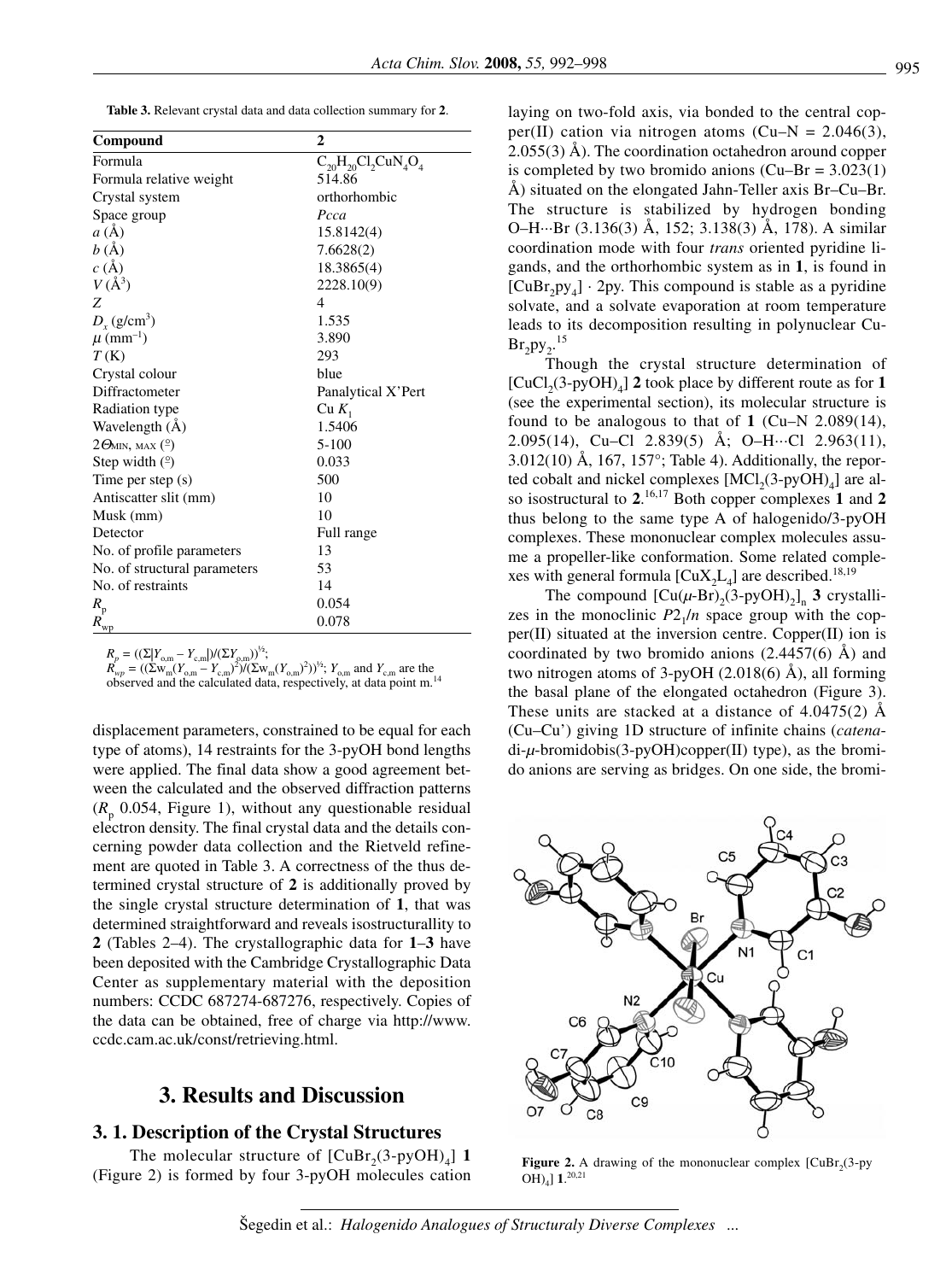| $Cu-Br$             | 3.0229(5)         | $Cu-N1$        | 2.046(3)          | $Cu-N2$                 | 2.055(3)       |
|---------------------|-------------------|----------------|-------------------|-------------------------|----------------|
| $D-H \cdots A$      | $D \cdot \cdot A$ | $D-H \cdots A$ | $D-H \cdots A$    | $D \cdots A$            | $D-H \cdots A$ |
| $O2-H2\cdots Br^1$  | 3.136(3)          | 152            | $O7 - H7Brth$     | 3.138(3)                | 178            |
| $\mathbf{2}$        |                   |                |                   |                         |                |
| $Cu-Cl$             | 2.839(5)          | $Cu-N1$        | 2.089(14)         | $Cu-N2$                 | 2.095(14)      |
| $D-H \cdots A$      | $D \cdot \cdot A$ | $D-H \cdots A$ | $D-H \cdots A$    | $D \cdot \cdot \cdot A$ | $D-H \cdots A$ |
| $O2-H2\cdots Clm$   | 2.963(11)         | 167            | $O7-H7\cdots ClH$ | 3.012(10)               | 157            |
| 3                   |                   |                |                   |                         |                |
| $Cu-Br$             | 2.4457(6)         | $Cu-N$         | 2.018(6)          | $Cuiv-Br$               | 3.2843(7)      |
| $D-H \cdots A$      | $D \cdot \cdot A$ | $D-H \cdots A$ | $D-H \cdots A$    | $D \cdots A$            | $D-H \cdots A$ |
| $O-H3\cdots Br^{v}$ | 3.265(6)          | $180*$         |                   |                         |                |

**Table 4.** Coordination bond lengths (Å), and hydrogen bond parameters [distances (Å), angles (°)] in **1–3.**

Symmetry operations:  ${}^{i}$   $\frac{1}{2}$  +*x*, *y*, 1–*z*;  ${}^{ii}$  *x*, -1+*y*, *z*;  ${}^{iii}$  1–*x*, 1–*y*, 1–*z*;  ${}^{iv}$  –1+*x*, *y*, *z*;  ${}^{v}$   $\frac{1}{2}$  +*x*,  $\frac{1}{2}$  +*x*,  $\frac{1}{2}$  +*x*,  $\frac{1}{2}$  +*x*,  $\frac{1}{2}$  +*z*; the experimental section

do anion is a part of the basal octahedral plane (2.4457(6) Å), while on the other side it occupies the axial position of the adjacent basal octahedral plane  $(3.2843(7)$  Å), forming the Jahn-Teller Br–Cu–Br' axis (Figure 3, Table 4) in the elongated coordination octahedron. The structure is stabilized by the O–H $\cdots$ Br (3.265(6) Å, 180 $\degree$ ) H-bonds (Table 4) and the pyridine rings  $\pi$  stacking (centroid-centroid distance 4.0475(2) Å, mean interplanar separation 3.647 Å). The halogenido chain-like structural type is found also in some other complexes.<sup>8,22–27</sup> The 3-pyOH molecules are additionally found in different polynuclear copper(II) complexes as terminal or as bridging ligands.<sup>28,29</sup> The XRD powder pattern of  $[Cu(\mu-Cl)$ <sub>2</sub>(3-py- $OH$ <sub>)</sub> $]_n$  4 shows similarities to that of 3 (Table 1), though not unambiguous as seen for the mononuclear bromido and chlorido analogues **1** and **2** (type A). Nevertheless, the polynuclear complexes **3** and **4** may be assigned as type B.



**Figure 3.** A view on a chain in the molecular structure of  $[Cu(\mu-Br)_{2}(3-pyOH)_{2}]_{n}$  **3**.<sup>20,21</sup>

## **3. 2. Spectroscopy and Magnetic Susceptibility**

Though the polymeric complexes (type B) are suggested to be isostructural, they show significantly different room temperature EPR spectra. A spectrum of the bromido complex **3** shows one broad isotropic-like signal with  $g_w = 2.104(5)$ , while for the chlorido complex 4 three signals of the rhombically distorted axial symmetry  $(g_1$ 2.226(5),  $g_2$  2.086(5),  $g_3$  2,059(5)) are observed. The spectrum with  $g_1 \gg g_2 \gg g_3$  is in agreement with the suggested elongated axial coordination sphere in **4**. The EPR spectrum of the mononuclear bromido complex **1** shows poorly resolved axial symmetry signals with  $g_{\parallel}$  2.160(5) and  $g_1$  2.078(5). On the other hand, the signals in the EPR spectrum of the chlorido mononuclear type A analogue **2** are slightly better resolved showing  $g_1$  2.169(5),  $g_2$ 2.107(5),  $g_3$  2.064(5), though the rhombic symmetry signals are not very clearcut.

The magnetic susceptibility measurements (Figure 4) show almost identical behaviour of both herein described halogenido pairs of compounds **1**, **2** (type A) and **3**, **4** (type B). The mononuclear **1** and **2** are paramagnetic with constant  $\chi_M T$  in the range 2–300 K, while the polynuclear **3** and **4** show a significant antiferromagnetic interaction as seen in the  $\chi_M$  versus *T* curve with a maximum at 25 K. The experimental data for the type B complexes were fitted by the Bonner-Fischer curve (Equation  $1$ )<sup>10</sup> for the 1D chain-like structures giving  $3: J = -17$  cm<sup>-1</sup>,  $g = 2.16; 4: J$  $= -10$  cm<sup>-1</sup>,  $g = 2.09$ . Larger magnetic exchange interaction |*J*| for the bromido bridged complex than for the chlorido analogue, is suggested to be due to an easier bromido anion magnetic-orbital contact with copper(II) cation than analogous contact of the chlorido anion. These halogenido bridges are providing the superexchange pathway  $Cu-X-Cu<sup>2</sup>$  Interestingly, the bromido and the chlorido complexes  $[Cu(\mu-X), (dmanhp)]$  (X = Br, Cl; dmamhp = 2-dimethylaminomethyl-3-hydroxypyridine), as well as  $[Cu(\mu-X)_2(tz)_2]_n$  (tz = thiazole) showing the antiferromag-

[egedin et al.: *Halogenido Analogues of Structuraly Diverse Complexes ...*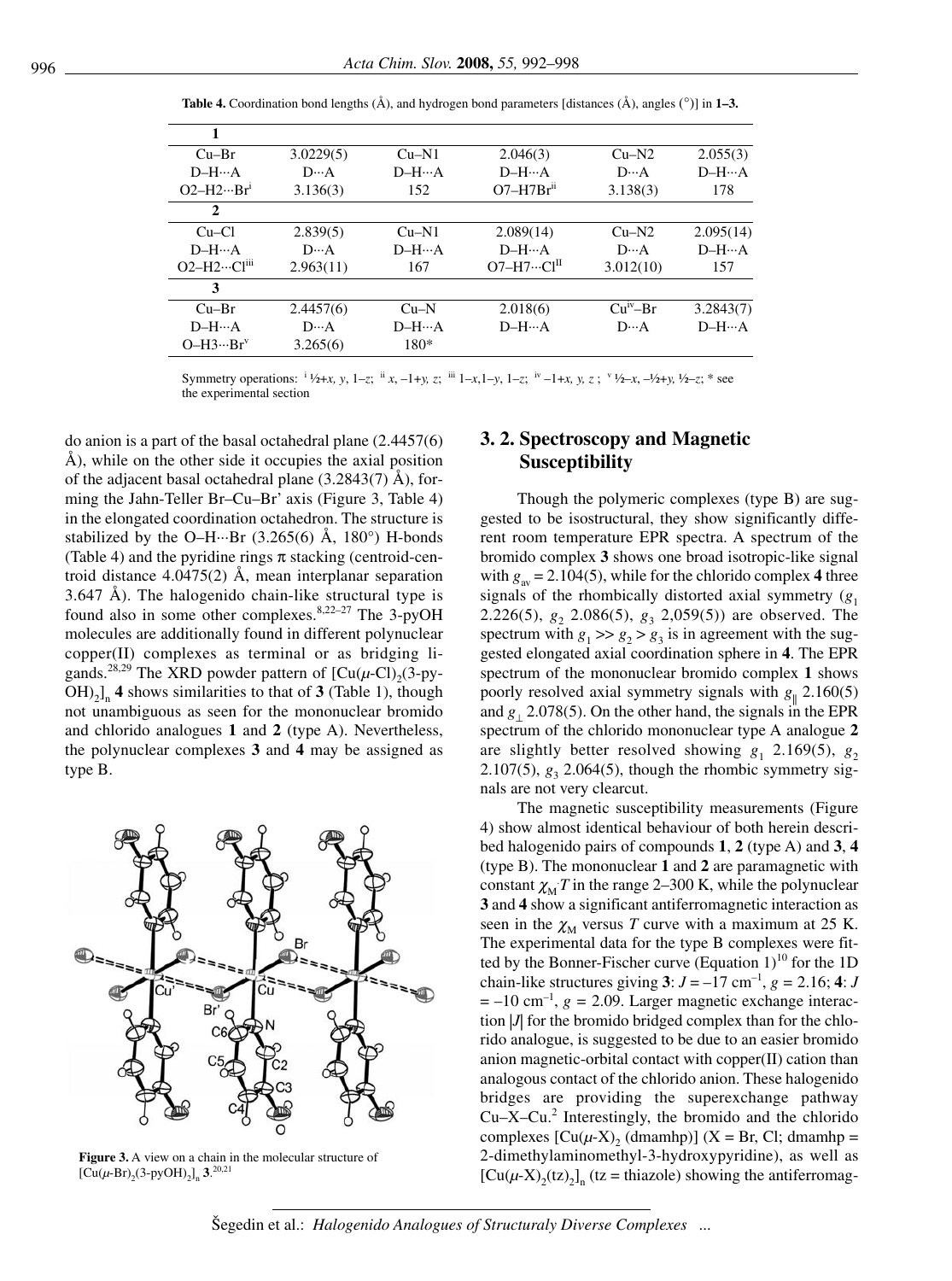netic interaction with  $J(Br) < J(Cl)$  reveal the same relation at the EPR spectra showing only one  $g_w$  signal for the bromido complex, while much better resolved axial symmetry spectra for the chlorido complex, $2,26$  as found for **3** and **4**.

$$
\chi_M = \frac{N g^2 \beta^2}{kT} \frac{0.25 + 0.14995 x + 0.30094 x^2}{1 + 1.9862 x + 0.68854 x^2 + 6.0626 x^3}; x = |J| / kT
$$
 (1)



Figure 4: The magnetic susceptibility of the bromido complexes **1**  $(\nabla)$  and **3** (O) and the chlorido complexes **2** ( $(\nabla)$  and **4** (O) (inset) as graphs  $\chi_M$  vs. *T*. The fitting for the polynuclear (type B) complexes is shown as the solid lines. Parameters are  $3: J = -17$  cm<sup>-1</sup>,  $g =$ 2.16; **4**:  $J = -10$  cm<sup>-1</sup>,  $g = 2.09$ .

The IR spectra of all herein described complexes **1**–**4** are very similar as expected for the complexes with the same or very similar ligands. Some smaller differences are noticed between the spectra of types A and B, especially in the region where the O–H bonds stretching vibrations are expected. Namely, a signal at  $3100 \text{ cm}^{-1}$  is found in the spectra of the mononuclear (type A) complexes, while at  $3300 \text{ cm}^{-1}$  in the spectra for the polymeric (type B) complexes. This difference is ascribed to stronger H-bonding contacts O–H···X (thus weaker O–H bond; see Table 4) for the type A complexes (*e*. *g*. **1**: 3.14 Å, 152–178°), than for the type B complexes (*e*. *g*. **3**: 3.27 Å, 180°). An analogy between the compounds of the types A and B is clearly visible also in the UV-Vis spectra (see the experimental section).

## **4. Conclusions**

Four halogenido copper(II) complexes with 3 hydroxypyridine (3-pyOH) were synthesized. The single crystal structure determination of both bromido compounds reveals two types of molecular structures, namely, mononuclear in  $\text{[CuBr}_{2}(3-pyOH)_{4}]$  **1** and polynuclear in  $[Cu(\mu-Br)_{2}(3-pyOH)]_{2}$ , 3. A structure determination of  $[CuCl<sub>2</sub>(3-pyOH)<sub>A</sub>]$  2 by a combination of the single crystal and the powder diffraction data shows isostructurality of **2** to **1**, thus both presenting type A. The powder pattern analysis of all four complexes **1**-**4**, together with IR and UV-Vis spectroscopy data clearly suggests strong structural similarity between **1** and **2** (type A), as well as between **3** and **4** (type B). This was additionally confirmed by the magnetic susceptibility data showing similar shapes of the  $\chi_M(T)$  curves for **1**, **2** (A) and **3**, **4** (B) pairs (types). The antiferromagnetic interaction found for both polymeric complexes was analyzed with the 1D Bonner-Fisher equation, while the mononuclear type A complexes show expected paramagnetic behavior. A clear resolving of the rhombically distorted axial symmetry EPR signals for the chlorido complex **4**, and only a broad isotropic-like signal for the bromido analogue **3**, may well be related with the stronger antiferromagnetic interaction for the bromido complex **3** than for the chlorido complex **4**. Though bromido (**1**, **3**) and chlorido (**2**, **4**) complexes on first view seem almost complete analogues, certain differences are found especially for their magnetic properties. They probably originate in the magnetic orbital contacts that are related to a different nature of the chlorido and bromido anions.

## **5. Acknowledgements**

We thank Dr. Marjeta Šentjurc, EPR center, 'Jožef Stefan' Institute, Ljubljana, for the EPR data. The financial support of MVZT P1-0175-103, Republic of Slovenia, is gratefully acknowledged.

## **6. References**

- 1. B. Zurowska, J. Mrozinski, Z. Ciunik, *Polyhedron* **2007**, *26*, 3085–3091.
- 2. Y. M. Lee, H. W. Lee, Y. I. Kim, *Polyhedron* **2005**, *24*, 377–382.
- 3. B. Zurowska, K. Slepokura, *Inorg. Chim. Acta* **2008**, *361*, 1213–1221.
- 4. H. Grove, J. Sletten, M. Julve, F. Lloret, *J. Chem. Soc., Dalton Trans.* **2001**, 2487–2493.
- 5. E. Colacio, M. Ghazi, R. Kivekas, J. M. Moreno, *Inorg. Chem.* **2000**, *39*, 2882–2890.
- 6. M. Rodriguez, A. Llobet, M. Corbella, *Polyhedron* **2000**, *19*, 2483–2491.
- 7. K. S. Burger, P. Chaudhuri, K. Wieghardt, *Inorg. Chem.* **1996**, *35*, 2704–2707.
- 8. J. A. C. van Ooijen, J. Reedijk, E. J. Sonneveld, J. W. Visser, *Transit. Met. Chem.* **1979**, *4*, 305–307.
- 9. X'Pert HighScore, PANalitical B. V., Almelo, The Netherlands, **2005**.
- 10. O. Kahn, *Molecular Magnetism*, VCH, **1993**.